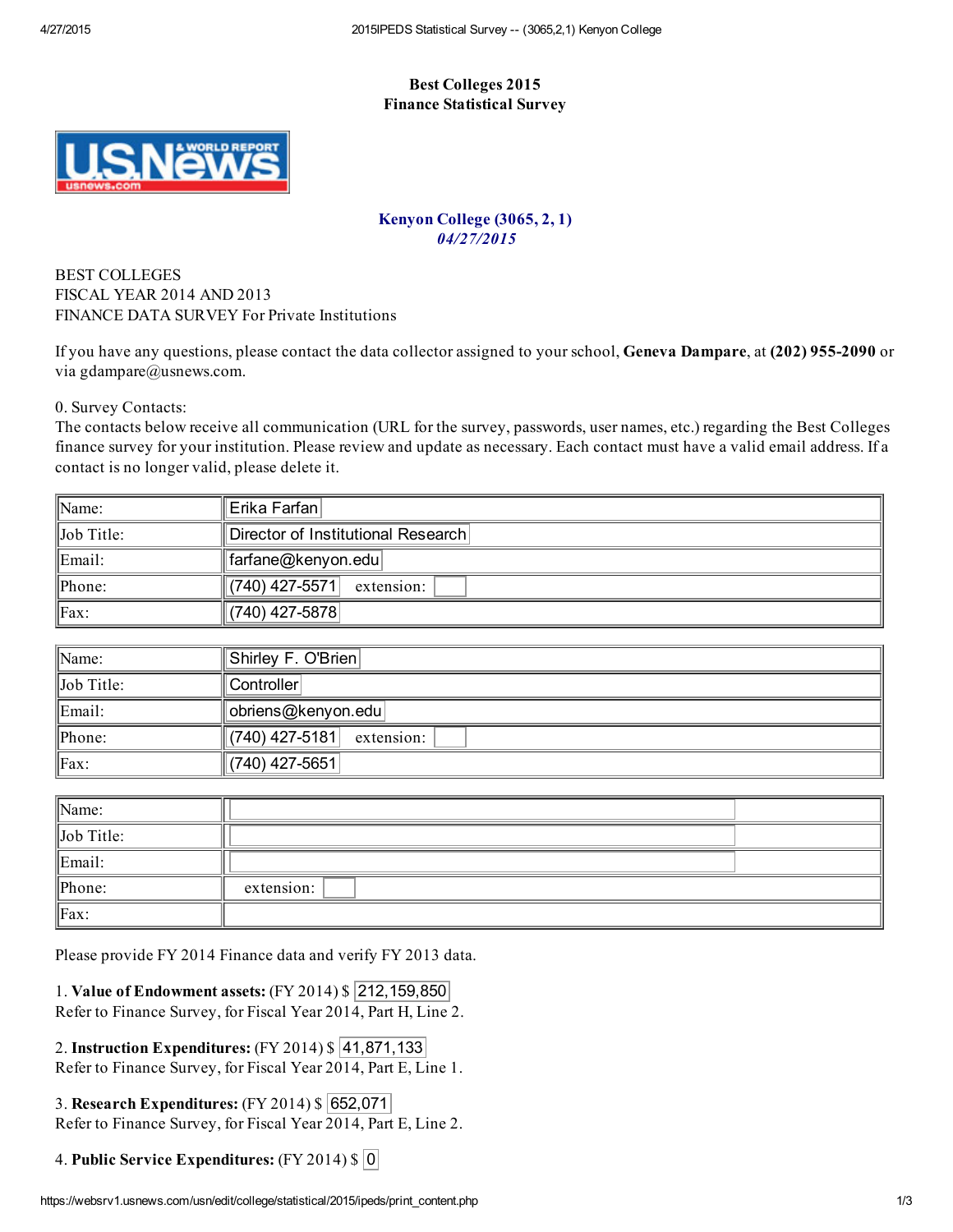Refer to Finance Survey, for Fiscal Year 2014, Part E, Line 3.

5. Academic Support Expenditures:  $(FY 2014)$  \$ 6,903,610 Refer to Finance Survey, for Fiscal Year 2014, Part E, Line 4.

6. Student Services Expenditures:  $(FY 2014)$  \$ 21,585,303 Refer to Finance Survey, for Fiscal Year 2014, Part E, Line 5.

7. Institutional Support Expenditures: (FY 2014) \$ 13,508,256 Refer to Finance Survey, for Fiscal Year 2014, Part E, Line 6.

8. Auxiliary Enterprises Expenditures.:  $(FY 2014)$  \$ 20,883,385 Refer to Finance Survey, for Fiscal Year 2014, Part E, Line 7.

9. Net Grant Aid to Students:  $(FY 2014)$  \$ 0 Refer to Finance Survey, for Fiscal Year 2014, Part E, Line 8.

10. Hospital Services Expenditures:  $(FY 2014)$  \$ 0 Refer to Finance Survey, for Fiscal Year 2014, Part E, Line 9.

11. Independent Operations Expenditures: (FY 2014) \$ 0 Refer to Finance Survey, for Fiscal Year 2014, Part E, Line 10.

12. Other expenses: (FY 2014) \$ 0 Refer to Finance Survey, for Fiscal Year 2014, Part E, Line 12.

13. Total Expenses: (FY 2014) \$ 105,403,758 Refer to Finance Survey, for Fiscal Year 2014, Part E, Line 13.

## Respondent Information:

Name: Shirley O'Brien

Title: Controller

Phone Number:  $(740)$  427-5181 extension: linternational phone (if applicable):  $\Box$ 

Email: obriens@kenyon.edu

Please verify FY 2013 data

1. Value of Endowment assets: (FY 2013) \$ 195,216,515 Refer to Finance Survey, for Fiscal Year 2012, Part H, Line 2.

2. Instruction Expenditures: (FY 2013) \$ 36,097,432 Refer to Finance Survey, for Fiscal Year 2013, Part E, Line 1.

3. Research Expenditures: (FY 2013) \$ 624,210 Refer to Finance Survey, for Fiscal Year 2013, Part E, Line 2.

4.Public Service Expenditures: (FY 2013) \$ 0 Refer to Finance Survey, for Fiscal Year 2013, Part E, Line 3.

5. Academic Support Expenditures: (FY 2013) \$ 7,502,564 Refer to Finance Survey, for Fiscal Year 2013, Part E, Line 4.

6. Student Services Expenditures: (FY 2013) \$ 21,830,971 Refer to Finance Survey, for Fiscal Year 2013, Part E, Line 5.

7. Institutional Support Expenditures: (FY 2013) \$ 14,286,569